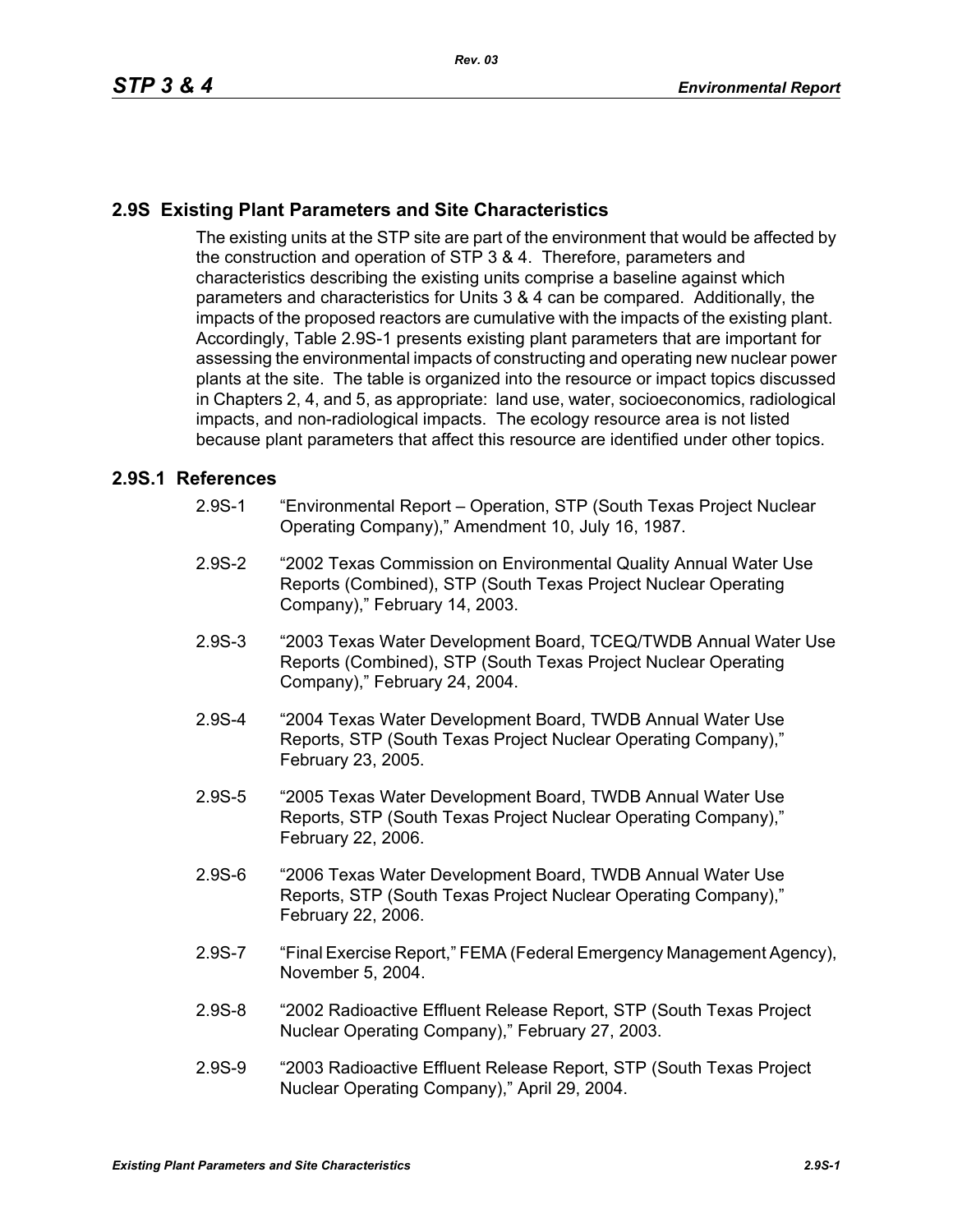- 2.9S-10 "2004 Radioactive Effluent Release Report, STP (South Texas Project Nuclear Operating Company)," April 28, 2005.
- 2.9S-11 "2005 Radioactive Effluent Release Report, STP (South Texas Project Nuclear Operating Company)," April 27, 2006.
- 2.9S-12 "2006 Radioactive Effluent Release Report, STP (South Texas Project Nuclear Operating Company)," April 30, 2007.
- 2.9S-13 "Radiation Exposure Information and Reporting System (REIRS) for Radiation Workers," NRC (Nuclear Regulatory Commission) http://www.reirs.com/, accessed April 18, 2007.
- 2.9S-14 "Emissions Inventory Data (NOC-TX-06012964), STP (South Texas Nuclear Operating Company) 2006," March 29, 2007.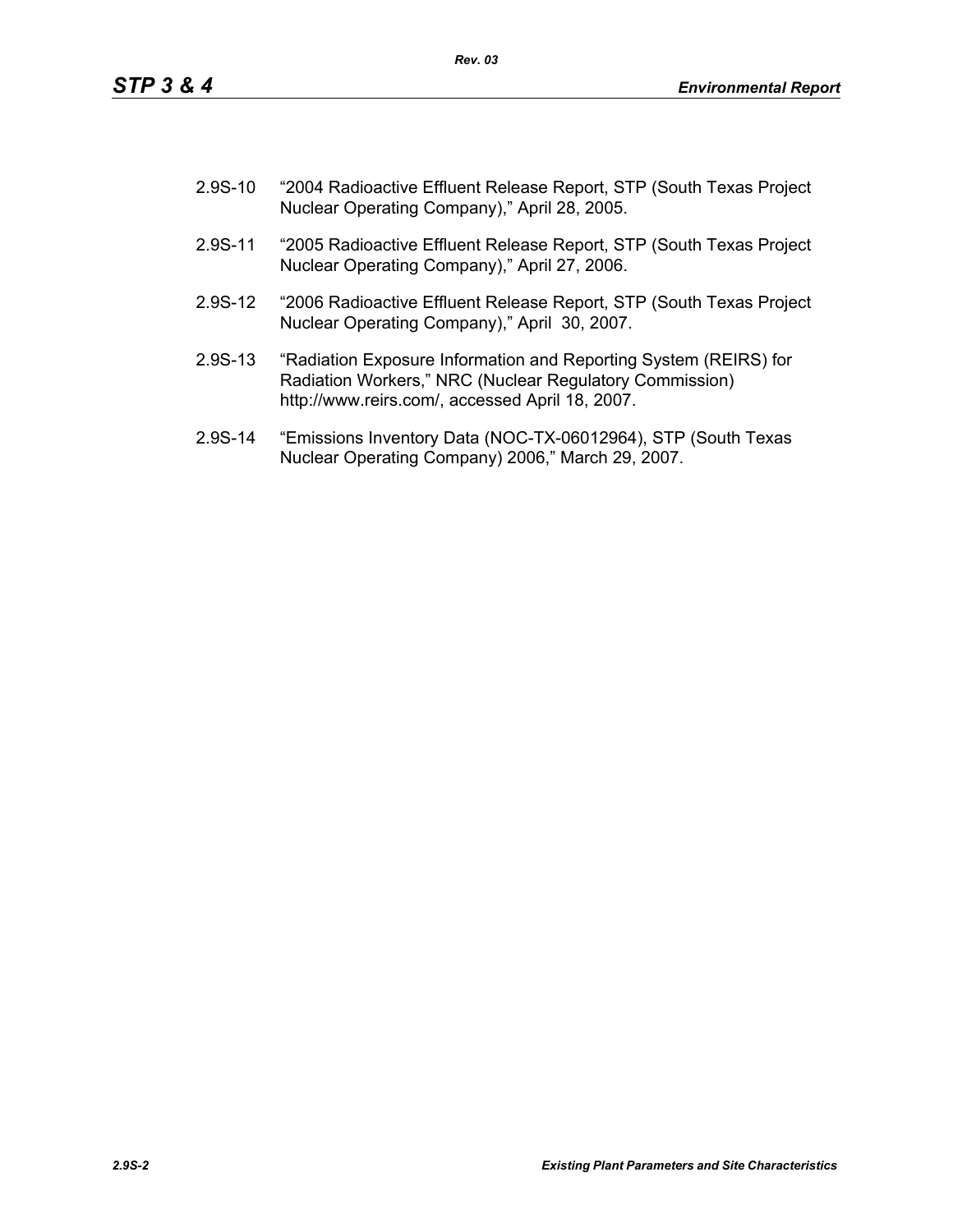| <b>Parameter</b>                                                | <b>Quantity and Units</b>                                                                                                                                                                           | <b>Explanation/Source</b>            |  |  |
|-----------------------------------------------------------------|-----------------------------------------------------------------------------------------------------------------------------------------------------------------------------------------------------|--------------------------------------|--|--|
| <b>Land Use</b>                                                 |                                                                                                                                                                                                     |                                      |  |  |
| Developed acreage                                               | 12,220 acres total site; Plant facilities<br>occupy approximately 65 acres; main<br>cooling reservoir occupies 7,000<br>acres, and approximately 1,700 acres<br>remain as a lowland natural habitat | Source: Reference 2.9S-1             |  |  |
| <b>Exclusion Area</b><br>Boundary                               | Oval 1,430 meters from the centerline<br>of each reactor containment building                                                                                                                       | Source: Reference 2.9S-1             |  |  |
| Low Population Zone<br>Boundary                                 | 3 miles radius from Exclusion Area<br><b>Boundary Centroid</b>                                                                                                                                      | Source: Reference 2.9S-1             |  |  |
| <b>Water</b>                                                    |                                                                                                                                                                                                     |                                      |  |  |
| River water<br>consumptive use                                  | 37,100 acre-ft/year (3-year average<br>listed due to recent increases in Units<br>power up-rates)                                                                                                   | Source: Reference 2.9-2S to 2.9S-6   |  |  |
| Groundwater<br>withdrawal                                       | 1,300 acre-ft/year (5-year approximate<br>average)                                                                                                                                                  | Source: Reference 2.9S-2 to 2.9S-6   |  |  |
| <b>Socioeconomics</b>                                           |                                                                                                                                                                                                     |                                      |  |  |
| Permanent plant<br>workforce<br>(Approximate 5-year<br>average) | Average = $1300$                                                                                                                                                                                    | Source: Estimate                     |  |  |
| Outage workforce<br>(Approximate 5-year<br>average)             | Average = $400$                                                                                                                                                                                     | Source: Estimate                     |  |  |
| Population within 10<br>miles                                   | 2875 people (decrease from 1990<br>census)                                                                                                                                                          | Source: Reference 2.9S-7             |  |  |
| Population within 50<br>miles                                   | 257,252                                                                                                                                                                                             | Source: Reference 2.9S-7             |  |  |
| <b>Radiological Impacts</b>                                     |                                                                                                                                                                                                     |                                      |  |  |
| Airborne emissions<br>(curies/yr)                               | Fission/Activation<br>Products - 234.5 (5-year average)                                                                                                                                             | Source:: Reference 2.9S-8 to 2.9S-12 |  |  |
|                                                                 | Radioiodines - 0.00032 (5-year<br>average)<br>Particulates - 0.00183 (5-year<br>average)<br>Tritium - 144.8 (5-year average)                                                                        |                                      |  |  |

|  | Table 2.9S-1   Plant Parameters and Site Characteristics for STP 1 & 2 |  |  |
|--|------------------------------------------------------------------------|--|--|
|--|------------------------------------------------------------------------|--|--|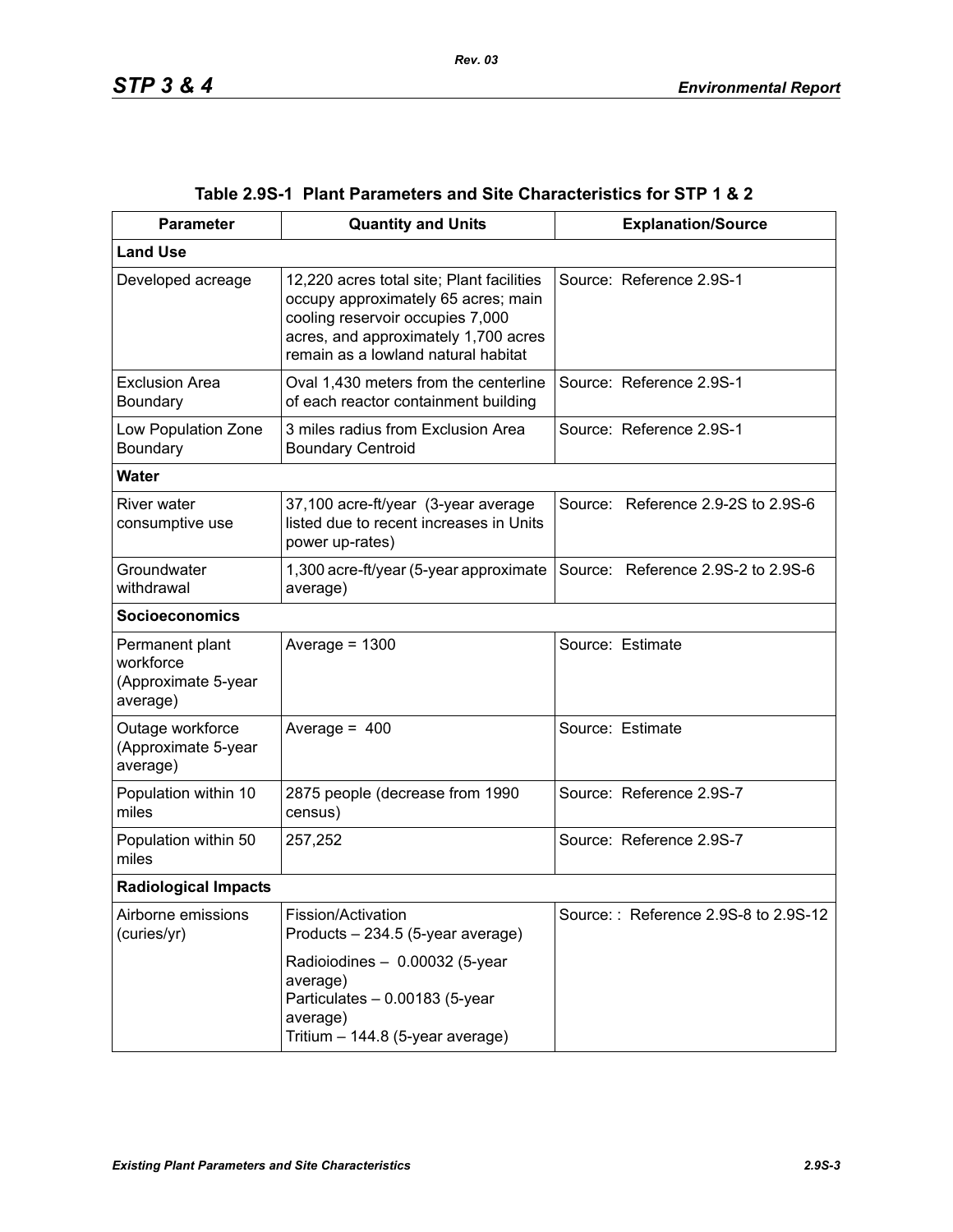| <b>Parameter</b>                          | <b>Quantity and Units</b>                                                                                                                                                              | <b>Explanation/Source</b>            |  |  |  |
|-------------------------------------------|----------------------------------------------------------------------------------------------------------------------------------------------------------------------------------------|--------------------------------------|--|--|--|
| Liquid discharges<br>(curies/yr)          | Fission/Activation<br>Products - 0.091 (5-year average)<br>Tritium - 2035 (5-year average)<br>Dissolved/Entrained<br>Gases - 1.82 (5-year average)<br>Gross Alpha - 0 (5-year average) | Source:: Reference 2.9S-8 to 2.9S-12 |  |  |  |
| Liquid pathway<br>collective dose (mrem)  | Unit $1 - 1.31$ (5-year average)<br>Unit $2 - 1.28$ (5-year average)                                                                                                                   | Source:: Reference 2.9S-8 to 2.9S-12 |  |  |  |
| Solid radiological<br>waste volume        | 527 m3/yr (5-year average)                                                                                                                                                             | Source:: Reference 2.9S-8 to 2.9S-12 |  |  |  |
| Solid radiological<br>waste radioactivity | 464.8 curies/yr (5-year average)                                                                                                                                                       | Source:: Reference 2.9S-8 to 2.9S-12 |  |  |  |
| Worker collective dose                    | YearDose                                                                                                                                                                               | Source: Reference 2.9S-13            |  |  |  |
|                                           | $2002 - 329.1$ rem                                                                                                                                                                     |                                      |  |  |  |
|                                           | $2003 - 143.5$ rem                                                                                                                                                                     |                                      |  |  |  |
|                                           | 2004 - 119.8 rem                                                                                                                                                                       |                                      |  |  |  |
|                                           | $2005 - 247.7$ rem                                                                                                                                                                     |                                      |  |  |  |
|                                           | $2006 - 150.3$ rem                                                                                                                                                                     |                                      |  |  |  |
|                                           | Average 198 rem/year                                                                                                                                                                   |                                      |  |  |  |
| <b>Nonradiological Impacts</b>            |                                                                                                                                                                                        |                                      |  |  |  |
| Air emissions                             | Tons per year of criteria pollutants<br>(2006)<br>$NOx = 43$ tons/year<br>$SO2 = 0.75$ tons/year<br>$PM10 = 0.96$ tons/year<br>$PM2.5 = 0.96$ tons/year<br>$CO = 11.5$ tons/year       | Source: Reference 2.9S-14            |  |  |  |
| <b>Noise</b>                              | Not Measured                                                                                                                                                                           | Not applicable                       |  |  |  |
| <b>Building height</b>                    | Containment dome: 203 feet above<br>grade<br>Primary Met tower: 197 feet above<br>grade                                                                                                | Source: Reference 2.9S-1             |  |  |  |

## **Table 2.9S-1 Plant Parameters and Site Characteristics for STP 1 & 2 (Continued)**